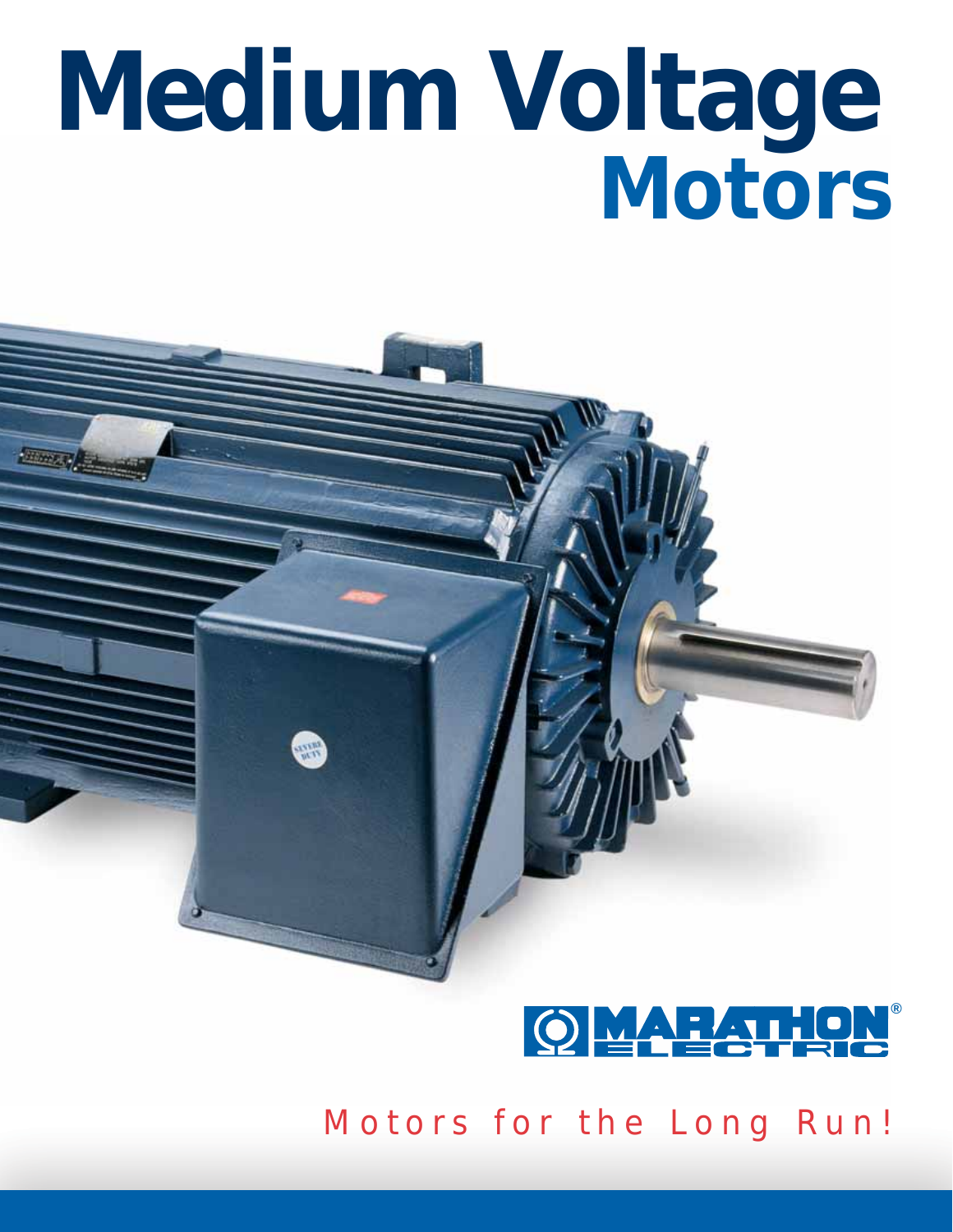## *Medium Voltage Motors Designed and Eng*

### *A Word About Quality...*

*Marathon Electric's uncompromising quality standards encompass ISO 9001:2000 procedures from design and engineering through manufacturing. Our motors have earned a well deserved reputation for their outstanding performance and reliability in the toughest of industrial applications from mining to the process industries. Marathon's reputation for producing highly reliable motors is a direct result of state-of-the-art techniques and computer aided design that allow our engineers to simulate designs prior to manufacturing.*

*Marathon Electric combines a long history of craftsmanship with our culture of continuous improvement to ensure that each motor is engineered and built for lasting dependability. So, when it comes to specifying or using quality medium voltage motors, turn to the industry leader, Marathon Electric!*

### *A History of Reliability...*

*Since 1913, the name Marathon Electric has been associated with highly reliable, low voltage electric motors from 1/12 through 1000 horsepower. Today, that history of conservative motor designs, coupled with the best technology, materials, and manufacturing techniques, ensures premium operation and long service life in our above NEMA motor offering.*

*The power of quality and innovation are combined in our Blue Chip XRI® Medium Voltage motor family. The Blue Chip XRI® Medium Voltage incorporates advanced design techniques that contribute to such benefits as size and weight reduction, and air flow improvements that keep motor operating temperatures low and efficiencies high.*

*All motors over 600 volts have form wound stator coils that are vacuum pressure impregnated in 100% solid epoxy resin, and are final coated with an epoxy ester for additional resistance to abrasion and build-up of contaminants.*

*Computer controlled machine tools maintain the tight tolerance needed for precise fits, runouts, and air gaps.*

*Marathon's Blue Chip XRI® Medium Voltage motors are the right choice for applications demanding ruggedness and high dependability such as metal processing, paper making and mining.*

#### *TEFC Construction for Strength and Reliability*

*The Blue Chip XRI® Medium Voltage motors incorporate a totally enclosed fan cooled (TEFC) design for severe indoor and outdoor environments. The motor's unique profile, deep fin design, and the circulating action of the internal air passages, allow for superior heat dissipation. This revolutionary recirculating design, coupled with the motor's 100% cast iron construction, provides a cooler running motor resulting in longer bearing and insulation life.*

*The heavy duty construction of the Blue Chip XRI® Medium Voltage motor provides a strong, sturdy support for bearings. This ensures accurate alignment of the rotor shaft assembly, bearings and stator. The motor's all cast iron design minimizes total vibration and 'noise' levels.*



### *Blue Chip XRI® Medi*

- *1. Polypropylene non sparking fan runs quieter and uses less power due to motor's superior air flow design*
- *2. Cast iron fan cover meets NEMA "guarded" definition*
- *3. All cast iron construction provides rigidity and corrosion resistance*
- *4. Class 20 cast iron same as our explosion proof motors*
- *5. Epoxy finish paint over red alkyd oxide primer for corrosive environments*
- *6. Internal air channels circulate cool air to bearings, resulting in longer bearing life*
- *7. Epoxy ester rotor coating*
- *8. Lifting lugs (2), integrally cast into frame for added safety and easier mounting*
- *9. Epoxy VPI stator with epoxy ester overcoat*
- *10. Grade 5 zinc dichromate hardware resists rust and provides easy removal*
- *11. Extended external grease fittings for ease of regreasing*
- *12. Shaft diameters as large as 4.5 inches, standard is 1045 hot rolled, available as 4140 steel for severe belting*
- *13. Corrosion resistant automatic breather drain guards against internal condensation, one each end*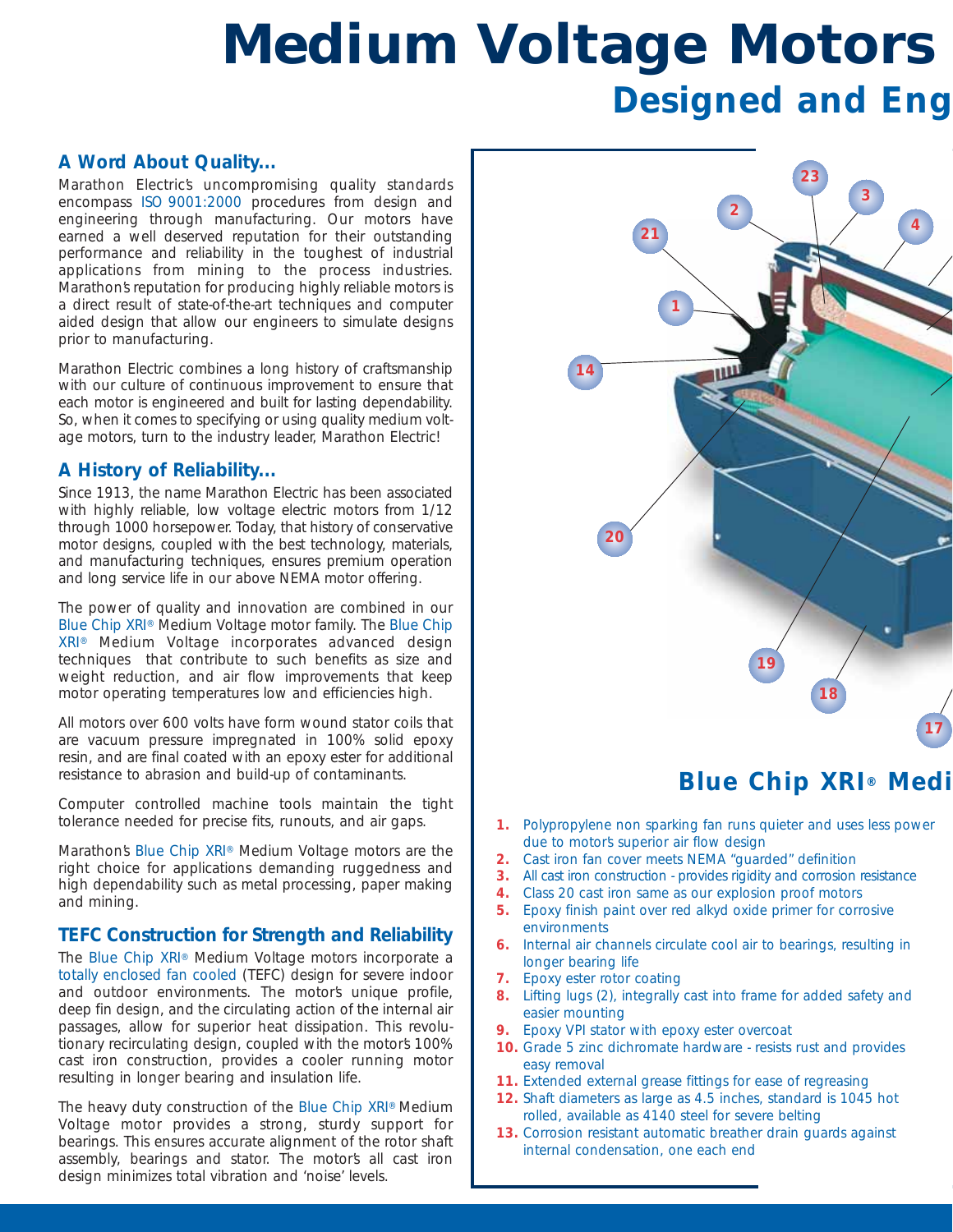### *gineered For the Toughest Applications!*



### *um Voltage Features*

- *14. Rotating shaft seal, the Inpro® Smart Ring Plus, prevents contaminants from entering the bearing*
- *15. Integral rotor vents for even cooling*
- *16. Die cast aluminum rotor is standard. Copper bar rotor is available*
- *17. Foot equipped with mounting hole, jacking hole, and drive end has doweling provision*
- *18. Oversized conduit box for stress cones, available in F1, F2, or F3 locations*
- *19. Dynamically balanced rotor vibration levels better than NEMA results in longer life and quieter operation*
- *20. End coil wrap with each coil tied to it, results in extended stator life*
- *21. Oversized regreasable anti-friction bearings to minimize unscheduled downtime and extend life*
- *22. Large lubricant reservoir protects bearings from external contaminants*
- *23. Class F non-hydroscopic insulation system provides dielectric strength*
- *24. Deep fin design increases surface cooling area*

### *Our Insulation System Guarantees Unequalled Dielectric Strength*

*Marathon Electric incorporates a class F, non-hygroscopic insulation system that provides an extra margin of thermal safety during normal operation. The coils are form wound with multiple layers of mica tape; vacuum pressure impregnated with a 100% epoxy resin and then overcoated with an epoxy ester for added protection against moisture, dirt, and chemical contaminants.*

*This insulation system provides unequalled mechanical and dielectric strength, plus voltage endurance during temporary overloads.*

### *Heavy Duty Rotor Construction For Dependable Service*

*The standard rotor assembly consists of die cast aluminum or optional copper bar construction. The rotor is dynamically balanced resulting in vibration levels below NEMA requirements. Low vibration results in longer operating life as well as quiet operation. Each motor is individually tested with the actual test and vibration data included with the motor.*

*Premium efficient features abound with the Blue Chip XRI® Medium Voltage motor. They include a longer core length to reduce losses by lowering flux density and increasing cooling capacity along with thinner laminations and high grade electrical steel.*

### *An Advanced Bearing System*

*The standard bearings for the 5000 frame are greased lubricated, single row, open, anti-friction ball bearings. These oversized bearings minimize unscheduled downtime, and provide extended life. Roller bearings are available depending on the application, and grease is added through external grease fittings. A large lubricant reservoir protects the bearings from external contaminants and keeps the bearings running cooler.*

### *Smart Ring Plus For Bearing Protection*

*The Inpro® Smart Ring Plus, a rotating shaft seal, provides better bearing protection than non-rotational seals with field retrofit capacity to convert to an Inpro/Seal when desired. This feature is provided on both ends of the motor.*

### *Adaptability andFlexibility Built Into Every Motor*

*Marathon's 5011 and 5013 frame motors have multiple mounting holes on the fan end foot. (5011 frame = holes for 5010, 5011 and 5012; 5013 frame = holes for 5012 and 5013.) This built in feature makes retrofit a breeze! Our 5000 frame also has an available 5800 frame mounting option. Adaptability and flexibility means cost savings to you.*